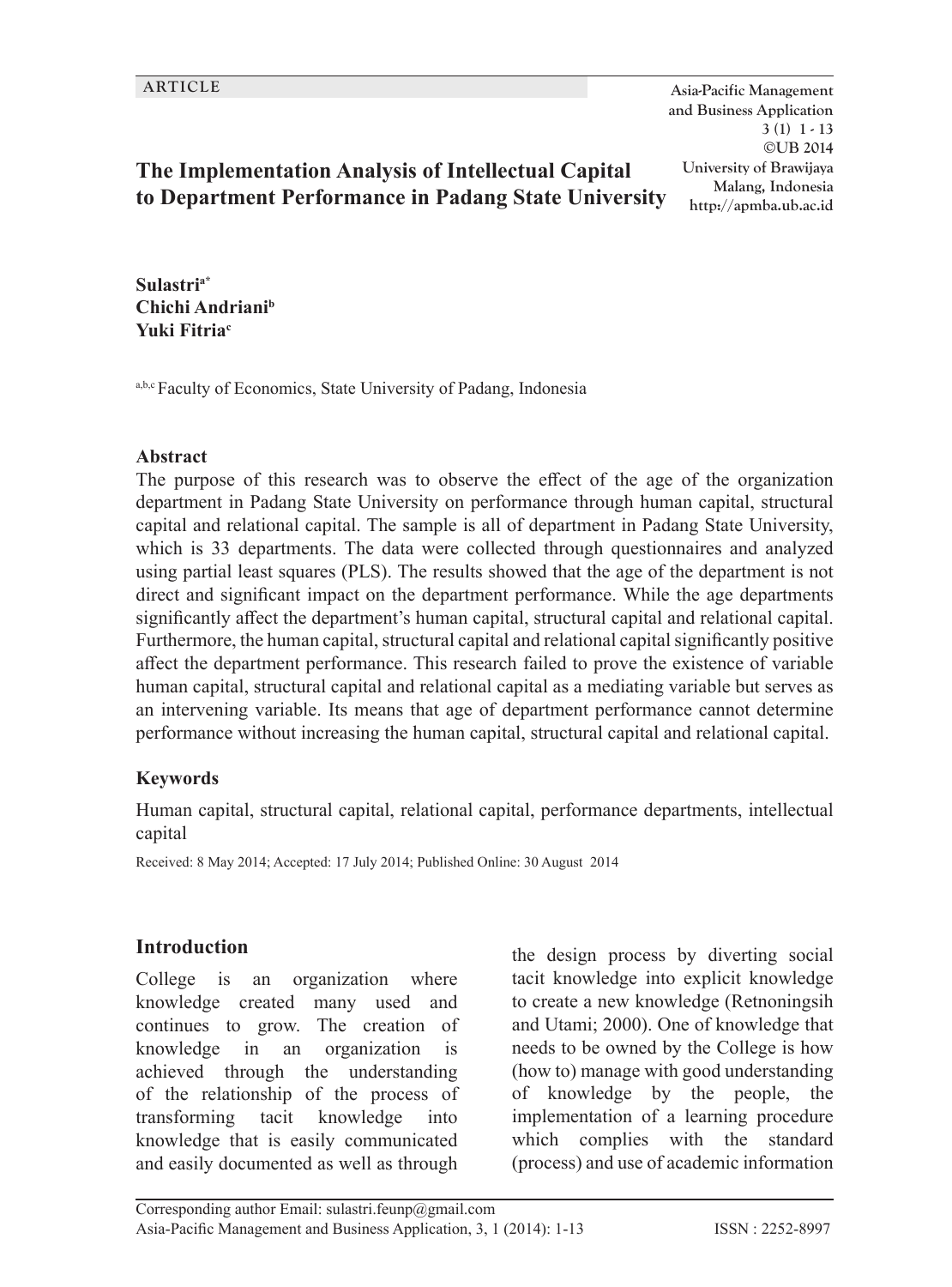systems and technology that exist so that it can support the activities of academics. Application of knowledge management in College is intended to enhance the organization's ability to manage intellectual assets (intellectual capital) of existing knowledge and experience. The goal is utilizing these assets to achieve performance better colleges. See it then it is indispensable the role of knowledge management in increasing intellectual capital to achieve the performance of the College in accordance with the standard assessment for College would have been set by the National Accreditation Agency (BAN PT).

In line with the level of competition facing the College is increasingly competitive national and global, and also related to the primary function of colleges that generate and disseminate knowledge, the College needs to improve the competitiveness and service. The next College should report to the stakeholders what has happened at colleges from the viewpoint of the development of knowledge and contribute to greater transparency and increase confidence in (Constantin, 2005). In order to maintain the quality of a college process that takes the perspective of learning organization in higher education institutions. Is thereby expected each member of the college organization is aware of the existence of each function, in order to realize innovations and improvements on an ongoing basis in order to improve the performance of the college is to improve the understanding of intellectual capital, which includes; the competence, commitment and control of the work thus formed which in turn can improve the quality of the process of the College.

According to Yuliazmi (2005) the competition getting tougher conditions

will cause the need for a paradigm shift from resource-based to knowledge-based competitiveness. Both of these concepts are very different and opposite, where the concept of resource based competitiveness rests upon the primacy of natural resources and geographical conditions, whereas the concept of knowledge based competitiveness based on the science and technology as well as the development of human resources in the organization. To facilitate the development of human resources in the Organization needed the ability to manage and develop knowledge that is owned. Management of the knowledge management in the end can be a reliable support for organizations to improve competitiveness.

Theoretically, the science of knowledge that is owned and produced by humans called human capital. Whereas knowledge which is owned by a company called the intellectual capital of the company. Klein and Prusak in Ulum (2012) defines intellectual capital is as intellectual material which has been formalized, arrested, and utilized to produce higher assets. Further Edvinsson and Malone (1997) identified the Intellectual Capital as the value of the hidden of the business. According to Bontis in Ulum (2012) intellectual capital consists of three main elements, namely; Human Capital (HC), Structural Capital (SC), and Relational Capital (RC).

Various studies have been conducted to analyze the application of intellectual capital in a company. Such as research conducted by Carpenter, Sanders and Gregerson (2001) viewed as organizational human capital accumulation of knowledge and skills that companies represented by level of education and experience of the employees of the research also carried out by Hitt, Scimizu, and Kochhar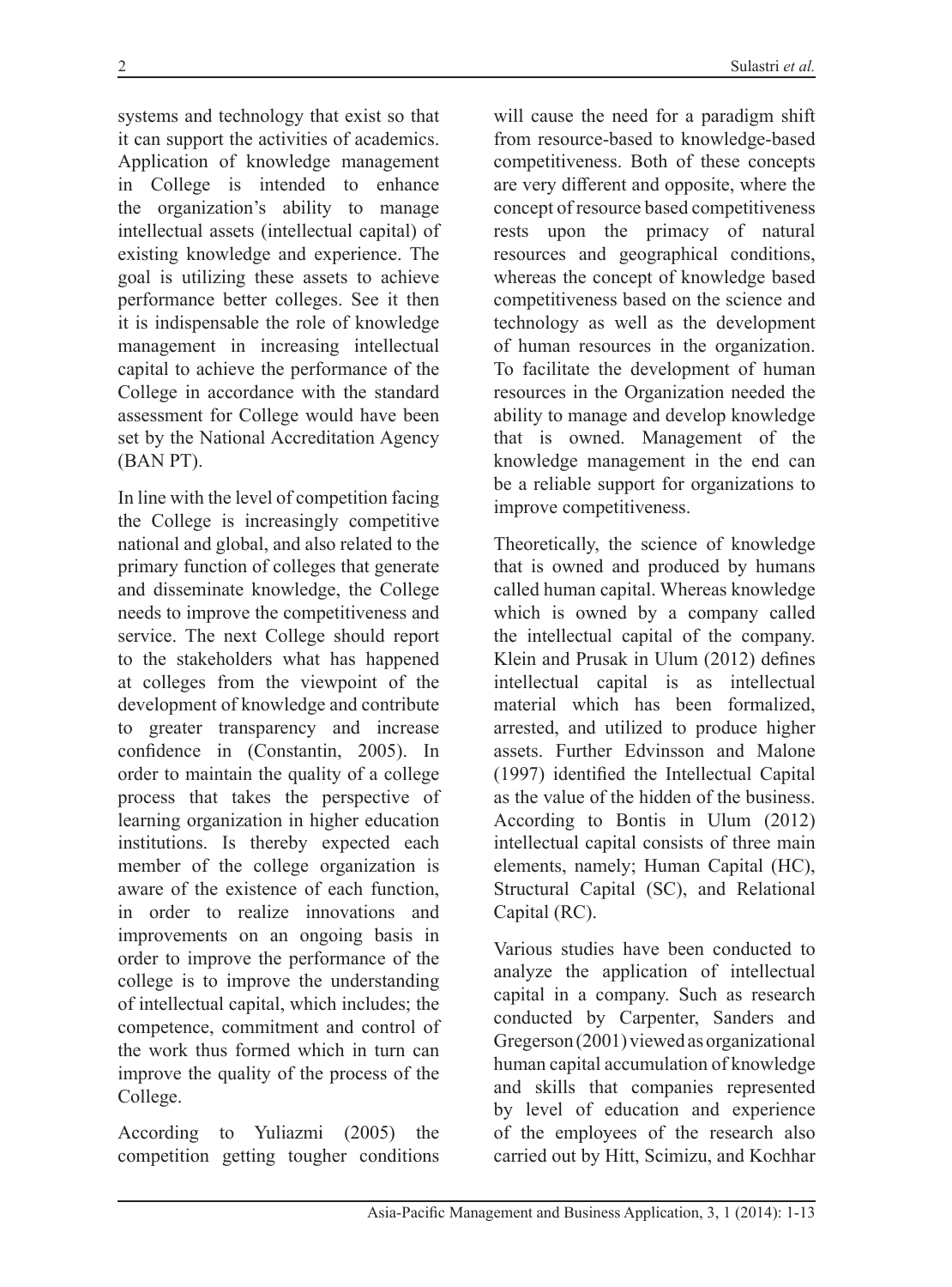(2001) as well as Penning ' research and Witteloostuijn (1998) examine organizational human capital company about toward the performance through the age of the company. Sulastri (2005) is also doing research on Intellectual Capital and Social Capital of the company's performance. Based on studies that have been conducted by researchers before, seen that the application of intellectual capital in the company has been an important concern for the company. However, previous research studies of the research object of focus and just focused on the manufacturing industry and the financial industry, has not seen as much research on the education industry. The researchers in this study then try doing some research regarding the application of intellectual capital in the education industry.

State University of Padang (UNP) is a community college located in West Sumatra. State University of Padang is the result of the conversion of IKIP Padang became the University, which was originally named teacher education College (PTPG) and has been up since September 1, 1954. Changes of IKIP Padang became the State University of Padang (UNP) set with decision of the President of the Number 93 in 1999 on 24 August 1999. Along with the development experienced by the State University of Padang, until 2014 this State University of Padang has had 7 Faculties (33 46 majors and study programs), namely the Faculty of educational sciences (FIP), Faculty of social sciences (FIS), the Faculty of languages, literature and art (FBSS), Faculty of mathematics and natural sciences (ENGINEERING), Faculty of Engineering (FT), the Faculty of Science and Sport (FIK) and the Faculty of Economics (FE).

In accordance with the role of the college as a place to generate and disseminate knowledge, as well as produce human resource who are ready to use. Padang State University not only prepares students to become competent and graduates able to compete but also to prepare academics and professionals in specific areas of expertise. Then for the State University of Padang (UNP) are expected to have high performance and quality in accordance with the National standard of Education (BAN PT) and is ultimately expected to State University of Padang has a competitive advantage, to be able to compete nationally and globally. So The need to analyze State University the extent to which the development of human capital, structural capital and relational capital from existing resources on, which later became the organizational knowledge accumulation intellectual capital and indicates the level of performance at the State University of Padang.

## **Literature Review**

Issue growth of the global economy led to the shift of paradigm in the dimensions of human life, namely the old paradigm focused physical wealth to become a new paradigm that focuses on the value of intellectual property is therefore required to improve the quality of knowledge and human resources experience to survive in the global competition, or what is known as intellectual capital. Intellectual capital associated with human knowledge and experience as well as the technology used. Intellectual capital has the potential to advance the Organization and community. According to the Society of Management Accountant Canada (SMAC), intellectual capital is an item of knowledge possessed by human goes into the company will turn a profit in the future for the company. Meanwhile, according to Stewart (1997), Intellectual capital is all the things that are known and are given by everyone in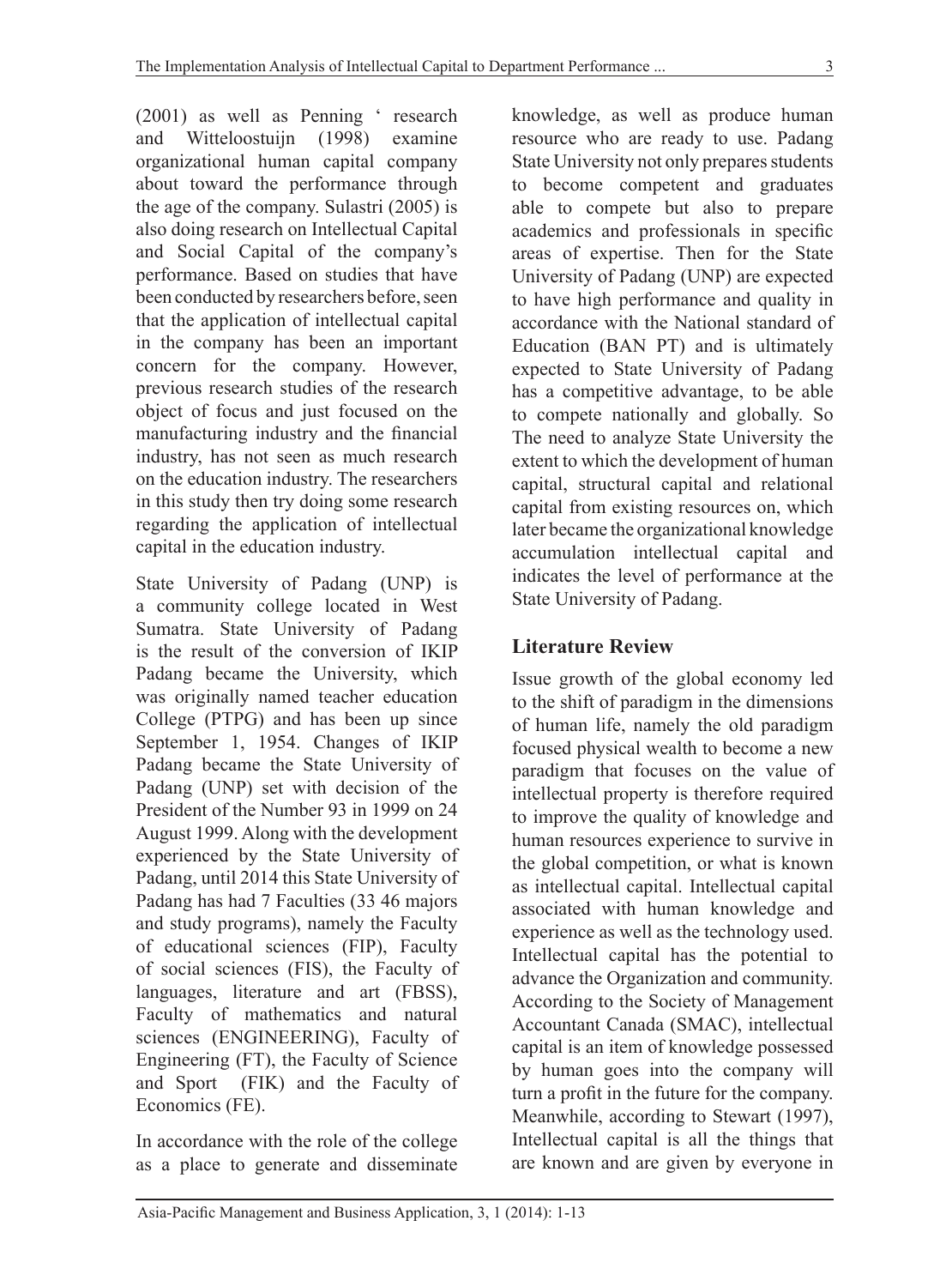the company, which provides competitive advantage and Intellectual capital as well as the material of intellectual (knowledge, information, intellectual intellectuality and experience) that can be used to create wealth. Klein and Prusak (in Ulum and Nadya; 2005) also explained that intellectual capital is a material that has been formal, captured and utilized to generate the asset becomes more affordable.

According to Bontis (2000) Intellectual capital consists of three main elements, namely 1) Human capital (human capital). Human capital is the lifeblood of intellectual capital. From this human capital is predicated on innovation and improvement, but both of these are components that are difficult to quantify. Human capital reflect the collective ability of the company to produce the best solution based on the knowledge possessed by the people in the company. Human capital will rise if the company is able to use the knowledge that is owned by its employees. 2) Structural capital or organizational capital. Structural capital is the ability of an organization or company in fulfilling company routine processes and the structure that supports the efforts of employees to produce the optimal intellectual performance and overall business performance, such as a company's operational system, organizational culture, management philosophy and all forms of intellectual property owned by the company. 3) Relational capital. Relational capital is a component element of the intellectual capital that provide value for real. Relational capital is a harmonious relationship/association network, owned by the company with its partners, both originating from a reliable and qualified suppliers, satisfied customers and loyal service to the company or are derived from the relationship of the company with

the Government as well as with the local community.

Information reporting intellectual capital not only can be applied to organizations that are engaged in non-industrial services, but can also be applied to the service industry, such as in the areas of educational services, as on the concept of intellectual capital associated with the science of the knowledge and experience possessed by the human resources owned by an organization. The College is one of the organizations engaged in the field of education, which consists of the human resources that require a level of knowledge and understanding that high, so the application of intellectual capital in the field of education will be easier found and measured the level of their application. Disclosure of intellectual capital in higher education depends on the task to allocate the budget, how explicit the respective College defines the objectives of the Organization and the broader economic strategy and extended with other college competition. According to Leitner (2002) reporting of intellectual capital at the College will be more difficult than other companies as the industry because the College has a variety of goals and objectives that determine the performance of the College itself. The assessment is done in accreditation is a reflection on the concept of intellectual capital deployment within the College, where in his assessment of accreditation there are seven standards will be assessed and the seventh such standards is a component in the intellectual capital, human capital, structural capital and relational capital.

According to BAN PT (2011) Accreditation is a process and the results, which will show the performance level of a college. As a process, accreditation is an effort BAN-PT to assess and determine the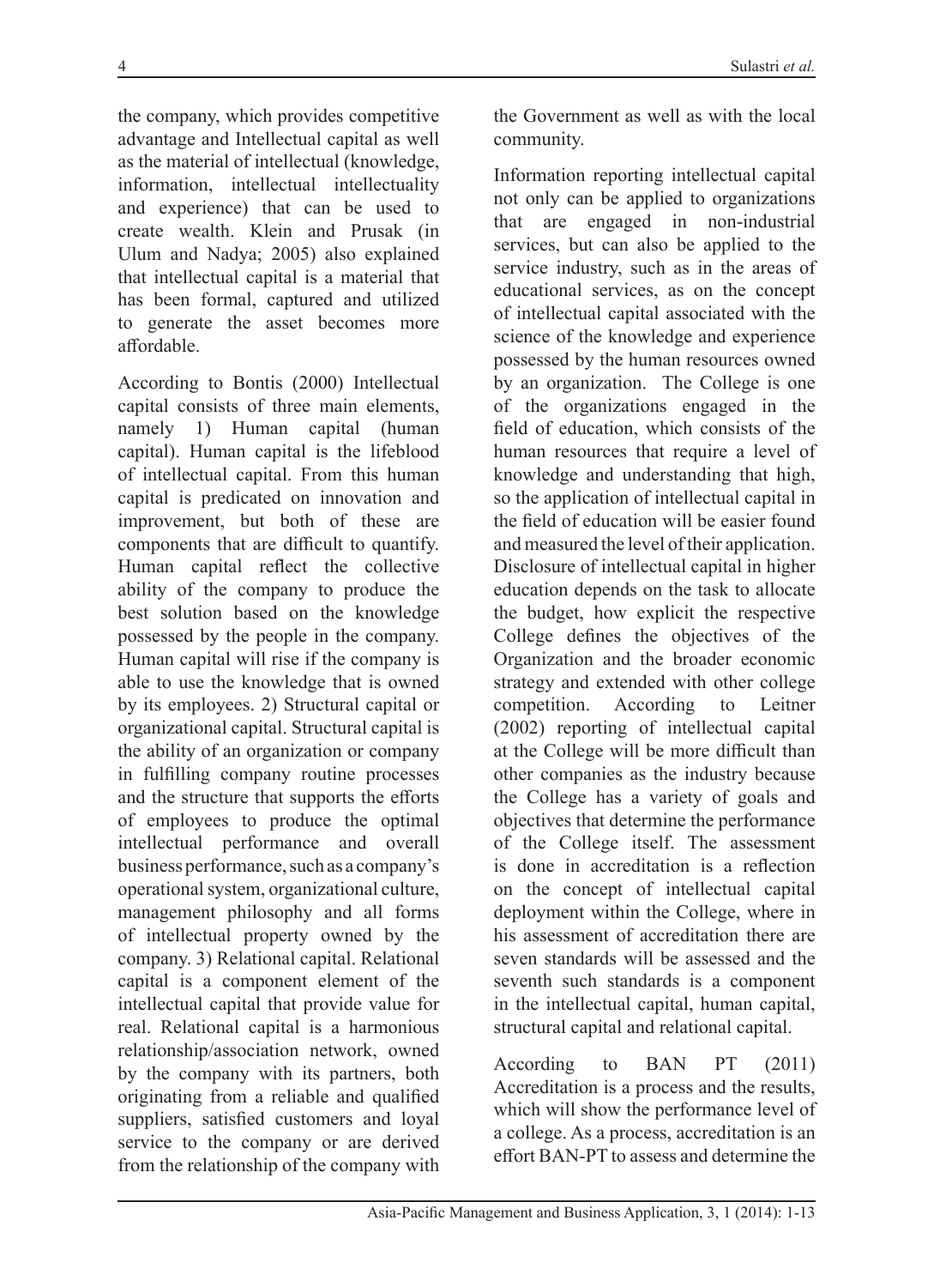status of the quality of higher education institutions based on the quality standard that has been set. As a result, accreditation is a quality College status was announced to the public. The quality of higher education institutions is the totality of the circumstances and the characteristics of the input, process and product or service institutions of higher education as measured from a number of standard as a benchmark assessment to determine and reflect the quality of institutions of higher education. Based on the standards and procedures of accredited BAN PT (2011) institutional accreditation standards of the College include the College's commitment to educational institutions and the effectiveness of the capacity of the seven standards such as 1) standard 1 vision, mission, goals and objectives, as well as the achievement of the strategy; 2), standard 2 teachers ' Planning, leadership, systems management, and quality assurance; 3) standard 3 students and graduates; Standard 4-4), human resources; 5 Standard 5) Curriculum, learning, and academic atmosphere; 6) 6 Standard Financing and infrastructure, as well as information systems and 7) 7 Research Standards, service/devotion to the community, and cooperation.

Based on standard procedures that has been formulated by BAN PT then the accreditation assessment standard seventh can be grouped into components of intellectual capital, i.e. 1) Human capital. In this case the Human capital can be measured by a qualified Lecturer) i.e. education professors, lecturers have the research activities of the national standard, to follow accompaniment lecturer in seminar, b) total ratio of students with professors, including the number of students academic guidance, the guidance of graduation thesis and the number of meetings meeting held student guidance

and lecturer. Tri dharma universities belonging to the Faculty of education and teaching is carried out in accordance with the educational background, research and devotion to society conducted activities supporting other faculty and committed lecturers. This suggests that the role of Human capital in the College will affect the level of intellectual capital College, meaning that with increasing aspect of human capital in the amount of college lecturers are adequate levels of education and a lecturer who is quite high when compared to the number of students who trained will give good performance anyway. Core human capital in a College should be able to use the knowledge owned by him. 2) Structural Capital. Structural aspects of capital in college that is by looking at how the understanding of vision, mission, goals and objectives, curriculum, standards of operational procedures (SOP) of learning and academic atmosphere, financing facilities and infrastructure applied in college. Understanding Structural Capital which will indicate the level of the management philosophy awakened in the College. By having a good and sturdy structure is the application of knowledge and understanding will be wake up with systematic based on what has been understood. c) Relational Capital. Aspects of Relational Capital in College can be seen in the form of cooperation undertaken by the College and the role performed by the parties as alumni have enjoyed the educational services provided by the College. Relational capital is owned by a College should be able to give a harmonious relationship/association with its partner network, be it students, community-wide, company/industry or the parties who have a relationship and a close link with the world of high civic. The existence of a good relation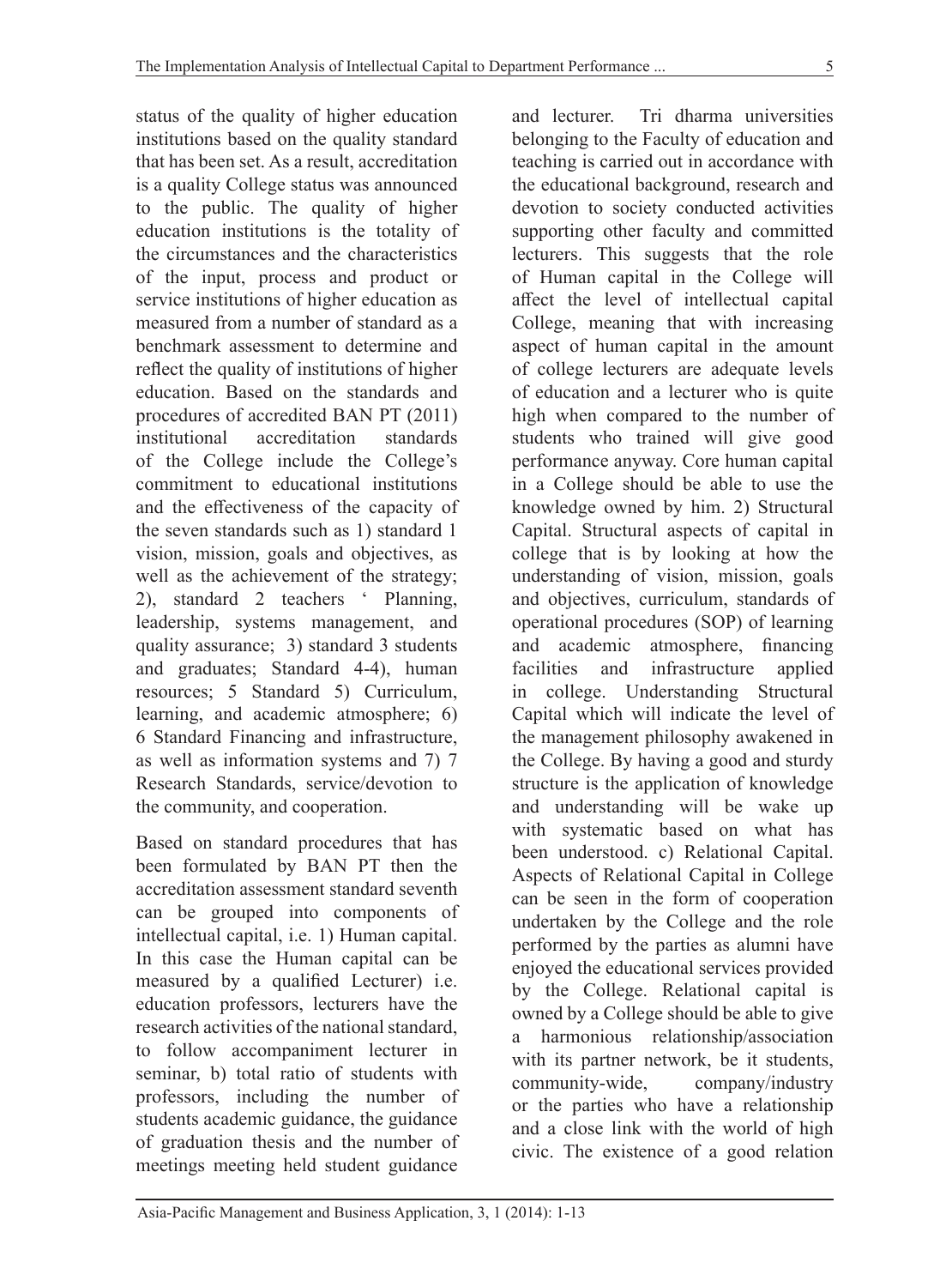then the application and development of intellectual capital will also be easily developed.

Application of Intellectual Capital within an organization can be seen from the old establishment of an organization or company. From an enterprise can be reflected in whatever things he has done and has been earned by the company. Ulum (2009) stating the age in a company is part of the documentation that shows about what the middle and that will be won by the company. In this study are categorized under the company's age from the Faculty and their majors and programs of study in the Faculty in Padang State University environmental, age here is the length of time the founding faculty (Department/program of study) that passed by in HIGHER EDUCATION. With the measurements of the age will be seen the extent to which things or results that have been achieved by a Faculty/Department/ program of study is by looking at the level of application of the Intellectual Capital that have been produced.

## **Research Methods**

This research was conducted at the State University of Padang, Padang State University because it was one of the universities in West Sumatra and had a number of relative plenty of enthusiasts at a time when new student selection examination annually (BAAK UNP). The population in this research is all the faculties located in Padang State University IE 7 faculty. The sample in this study using total sampling for majors courses (S1) and Three Diploma (D3). As for the majors course Strata 2 (S2) and Strata (3) are not included in the study. Thereby, the sample in this research is a study of 58 46 major courses for undergraduate programs and 12 courses for Diploma

three (D3). Data were collected through a questionnaire with 49 item statement was developed through the concept of Intellectual Capital consisting of Human Capital variables with item statement education Lecturer, lecturer award, the involvement of lecturers in scientific seminars and student ratio and number of lecturers. For variable Structural Capital consists of statements of vision, mission, goals and objectives the Department of curriculum, courses in majors courses as well as learning and academic atmosphere. Relational Capital variables were measured through the cooperation carried out by the Department courses and programs of study majors alumni association. For variable performance majors courses measured through the activities of professors in carrying out elements of the tri dharma universities and student performance (average GPA, study period and a grace period work). Age majors courses measured from the old establishment of majors courses. In this case because of State University of Padang (UNP) is the result of the conversion of IKIP Padang became the University, which was originally named teacher education College (PTPG) in Batusangkar, then age measurement study program started in the majors when he was named teacher education College (PTPG).

## **Research Results**

## **Validity and Reliability Test**

The data results of the respondents in this study were analyzed using analysis of Partial least Square (PLS). Data processing in this research in the first stage done test Outer Model (test validity and reliability test). For the data are nominal i.e. variable structural capital and relational capital using analysis models are reflective form and for testing the variables age, human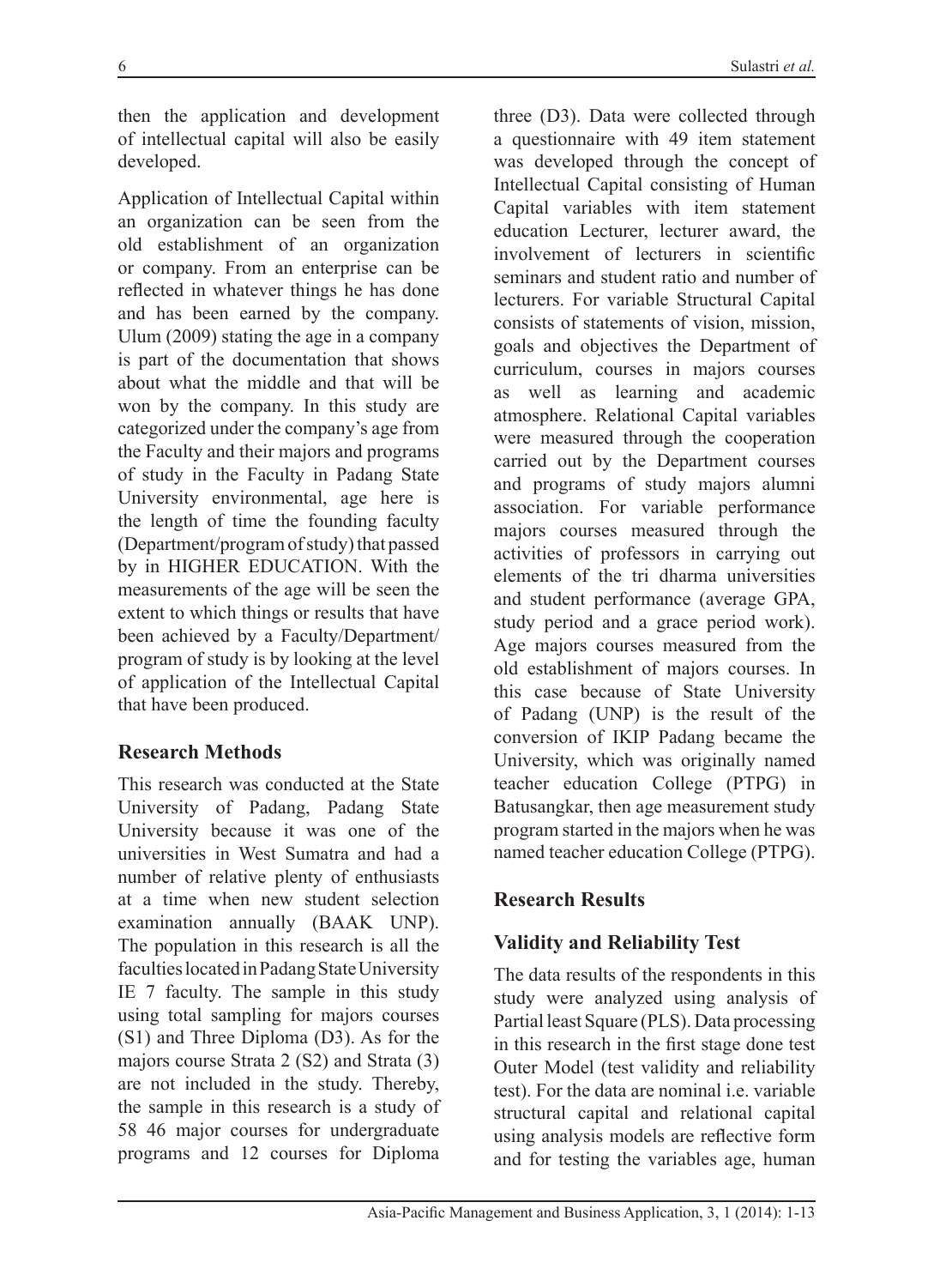capital and performance test of the validity of the data is a lecturer with the formative indicators. From the results of testing data model on the outer is the nominal i.e. structural capital of 16 statement given, retrieved 4 invalid statement because the value of loading factors under 0.5. Relational capital variables for all of the items are valid because the statement meets the requirements of test validity of the values above 0.5 factor loading.

As for the Human Capital variables of the 14 items 4 item statement contained an invalid statement and for variable performance lecturer with 11 statement there are 3 items in the statement is not valid because it does not meet the requirements for the validity of the values below 0.5 factor loading. For the variable

age majors courses from the results of the data processing by using Smart PLS with the demonstration of the outer model and due to having only one item statement then the variable loading has a value factor age one (1) which in General already meet the convergent validity.

After the validity of the data rate is known, then the next step is to know the level of reliability of data or reliable levels of each variable's value through composite reliability generated by calculation of the PLS for each invalid constructs. Then all variables in this study have been eligible because it has a reliable value of the composite reliability 0.70.

The outer inner Model and the model of variable research can be seen in the picture below.



**Figure 1. Outer Model Hypothesis Testing** *Source: Printouts of data processing results with PLS*

## **Hypothesis Testing**

After a test validity and reliability, then the next hypothesis test done which indicated by Inner models on analysis results PLS. Test Inner model was carried out to test the effects of direct or indirect influence of the variables examined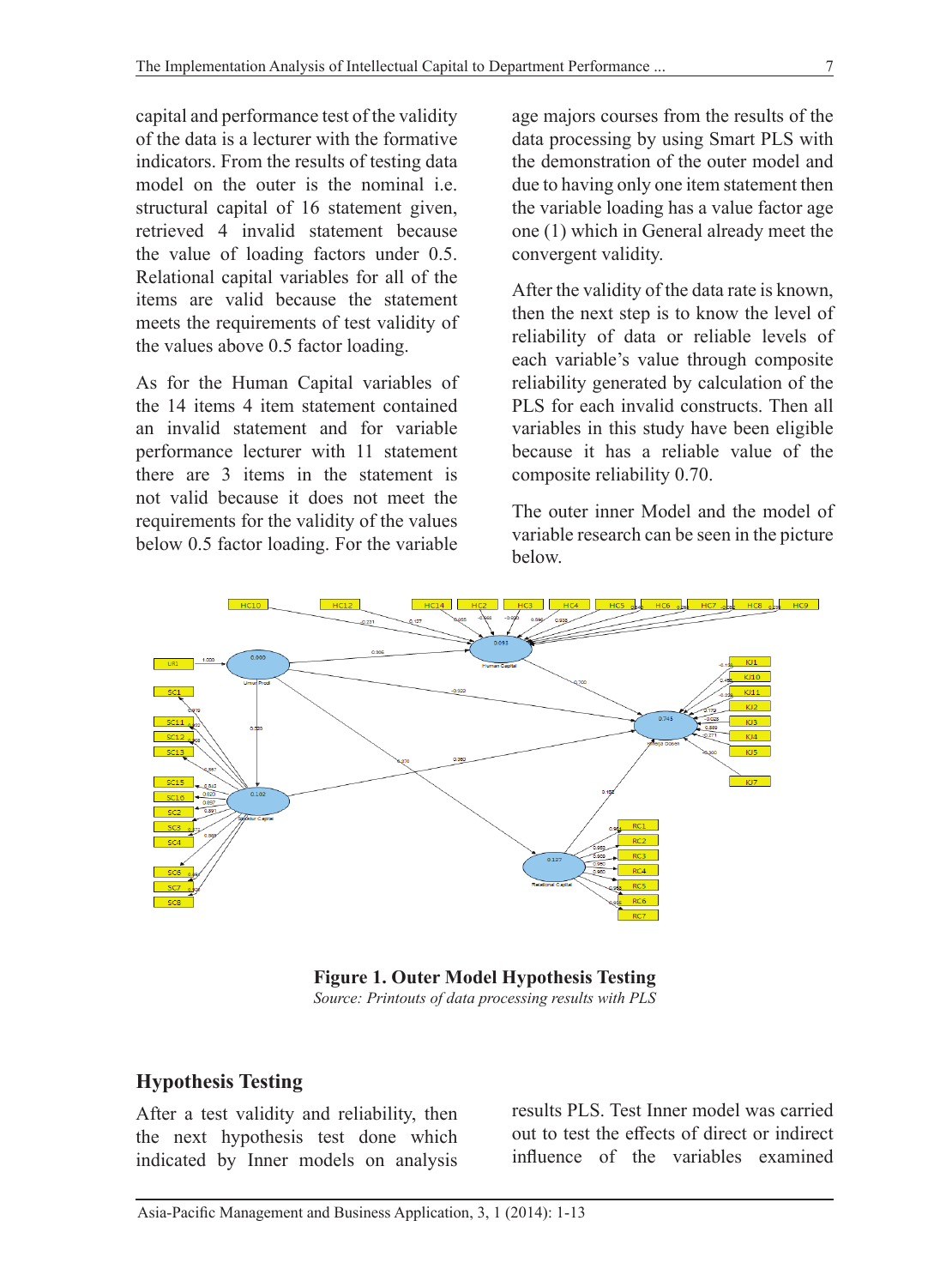through intervening variables. To see may influence among variables or whether it can be seen from the statistics T value. Pales if the value of the T statistic 1.96 then accepted hypothesis and if the value of the T statistic hypothesis then rejected 1.96.

While the assessment of the total impact of variables exogenous variable in this case human capital, structural capital and relational capital against performance majors couses through the variable age can be explained on the Inner workings of the model in the table below.

| <b>Variable</b>                                       | Original<br>Sampel (O) | <b>Sample</b><br>Mean $(M)$ | <b>Standard</b><br><b>Deviation</b><br>(STDEV) | <b>Standard</b><br>Error<br>(STERR) | <b>T-Statistics</b> |
|-------------------------------------------------------|------------------------|-----------------------------|------------------------------------------------|-------------------------------------|---------------------|
| Human Capital - the<br>performance of lecturers       | 0.7002                 | 0.700                       | 0.024                                          | 0.224                               | 28.643              |
| Relational Capital - the<br>performance of lecturers  | 0.162                  | 0.163                       | 0.017                                          | 0.017                               | 9.096               |
| Structural Capital -<br>performance                   | 0.359                  | 0.359                       | 0.015                                          | 0.015                               | 22.774              |
| age studies program -<br>Human Capital                | 0.305                  | 0.310                       | 0.044                                          | 0.044                               | 6.809               |
| age studies program - the<br>performance of lecturers | 0.067                  | 0.074                       | 0.055                                          | 0.055                               | 1.216               |
| age studies program -<br>Relational Capital           | 0.370                  | 0.373                       | 0.027                                          | 0.027                               | 13.493              |
| age studies program -<br><b>Structural Capital</b>    | 0.320                  | 0.316                       | 0.030                                          | 0.030                               | 10.512              |

**Table 1. The Total Influence Among Variables**

*Source: printouts of data processing results with partial least squares (PLS)* 

## **Discussion**

## **The Influence of Variable Direct Research**

The data of this research data processing results using Partial least Square analysis tool (PLS), then the obtained results direct influence between research variables, namely 1) Variable age majors courses do not have a significant direct influence on performance majors courses because it has a value of the T-statistic under the 1.96 is 1,216. That means performance majors study program is not affected by the old establishment Department courses at the State University of Padang. It supports previous research conducted by Sulastri (2005) that the age of the company is not

a factor supporting the performance of the company. 2 major courses) age has a direct influence on the Human Capital because it has a value of the T-statistic is 1.96 6.809 above. This suggests that the age of majors courses will affect the human capital that is the higher of age a major course of study will provide influence in the form of an increase in human capital at the State University of Padang, with increased education Lecturer award, lecturer, lecturer in scientific activity participation as well as the adjustment between the number of teachers with students ratio. It can be evidenced by the existence of the role of human capital improvement program for the life State University lecturer Field i.e. scholarship programs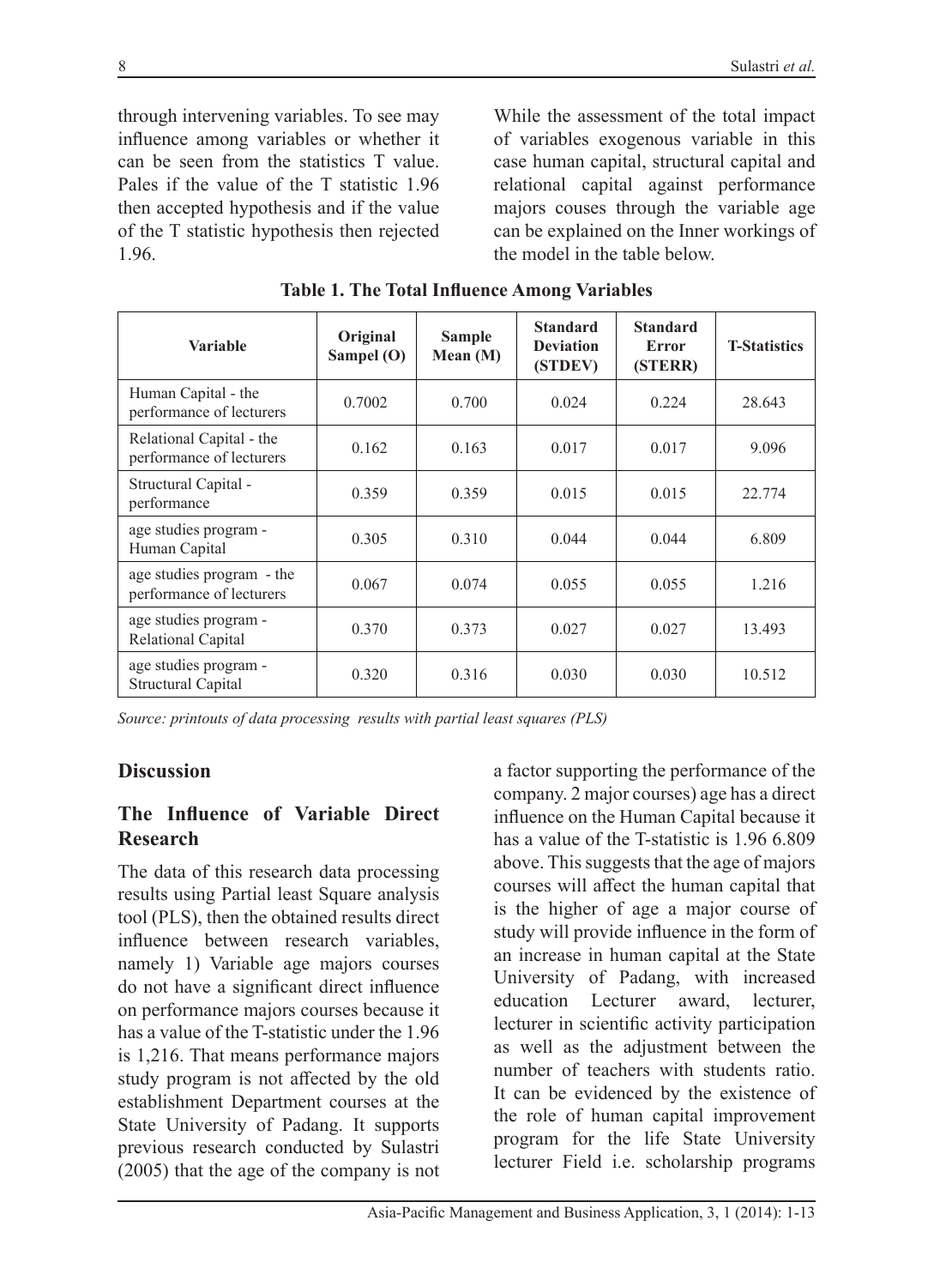for professors who want to proceed to the secondary Stratum 2 stratum 3, as well as the acceleration of the great master, in addition to the annual programs of the Islamic Development Bank (IDB) which gives the opportunity to the lecturer in enhancing knowledge and skills in English that is the short course-learning, training and workshop curriculum. It supports research conducted by Carpenter, Sanders and Gregerson (2001) who see human capital as the accumulation of knowledge and skills that are owned by the company that is represented by the level of education and experience of the employees, but it rejected the results of the research study conducted by Sulastri (2005) which showed that the company had no age direct influence of Human Capital due to research done earlier focused on the manufacturing industry and the research is focused on College. So, the difference the study results.

3. major courses age had a significant influence with structural capital because it has a value of the T statistic significance level above i.e. 10.512 1.96. Structural capital majors courses will be affected by the establishment of a Department of the old course. With the increase of the age a major course of study and application of structural capital will increase. This is evidenced by the presence of visible ISO certificates applicable to the individual departments of the course shows the suitability of the work performed with the Standard Operational Procedure (SOP) and the vision, mission, and purpose of majors courses. In addition an increase in structural capital majoring in environmental studies program at the State University of Padang go hand in hand with the improvement of the curriculum that is standard with the introduction in the curriculum known as the Indonesia National Competency Curriculum

(KKNI) that adjusts each course with the development of science, technology and labor needs. The research is supported by a study conducted by Retnoningsih and Utami (2000) States that one of the knowledge which must be owned by a College was managing knowledge and the implementation of procedures in accordance with the applicable standard. 4) Age majors courses also may influence of relational capital because it has a value of the T-statistic is 1.96 13.493 above. This proves that the higher the age a major course of study and the relationship that is formed will be more and more because it will be more and more parties who have joined the Department of the course. This is in accordance with the findings of the researchers that have the number of cooperation-cooperation done studies to improve relations with the parties concerned. As in the Faculty of Economics, there has been a relationship of cooperation with the company Bakrie Brothers in the student field work practice activities (Internships), PT Pegadaian in the activities of the practice of fieldwork, students and others who will hopefully increase the students knowledge and skills in the familiar world of work. In addition the Department annually conducts courses of activity tracking alumni that aims to track alumni-alumni who have worked and find out whether the alumni work in accordance with their areas of expertise. Activities conducted to improve relational capital is expected to be able to assist the Department in developing academic learning activities. This is in accordance with the theories expressed by Constaintin (2005) stating that the College should be able to report on and promote the development of knowledge and the contributions that have been produced as well as increase confidence to the parties concerned. 5).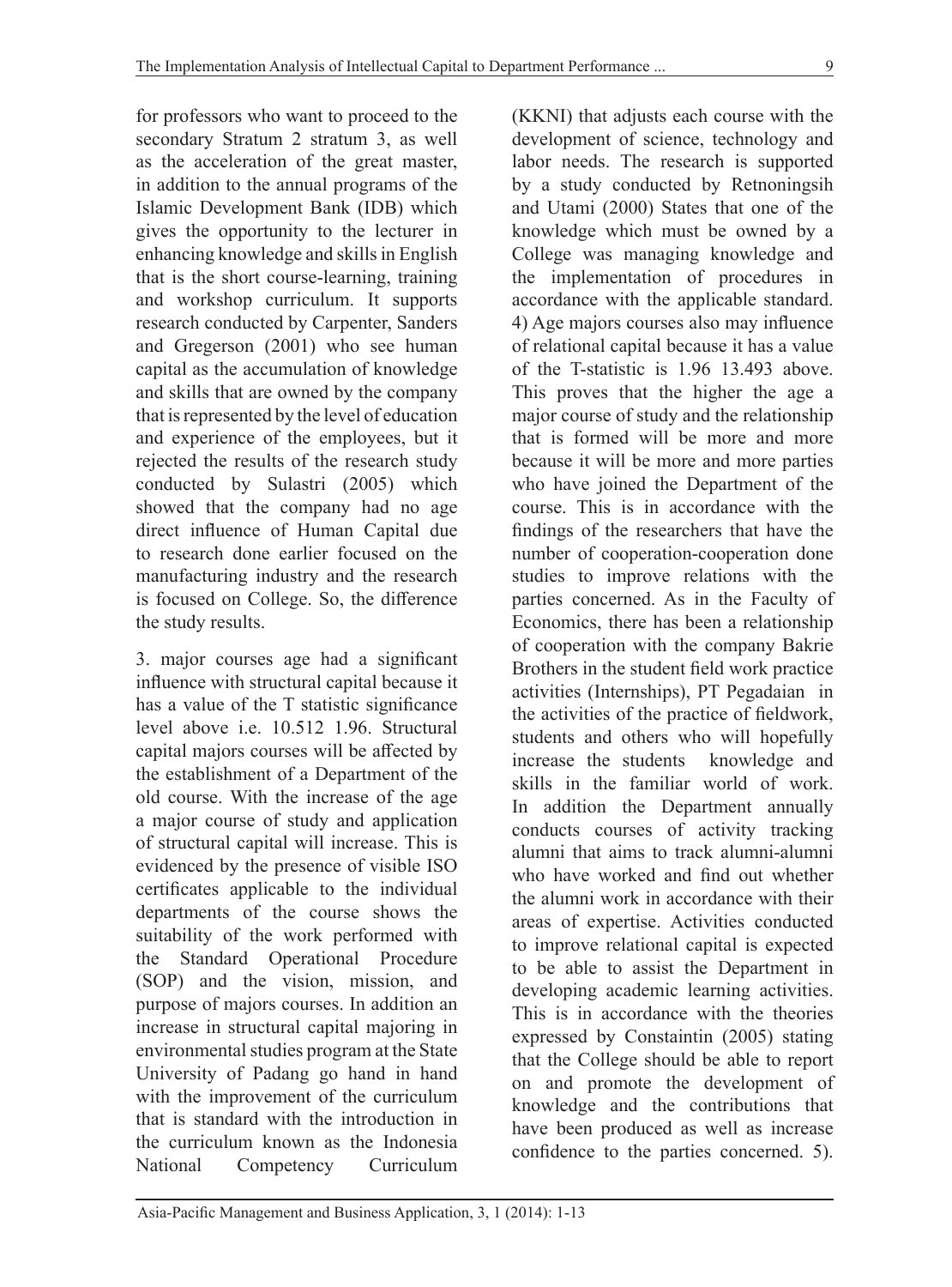Human Capital had a significant influence on the performance of programs of study because it has a T-statistic value 28.643 above the level the significance of 1.96. That is the role of human capital in the majors will affect performance levels that will be generated by the majors, with the higher education and more experience, owned by power Professor would be able to improve the performance of the Department. This can be seen in the direction that is in State University of Padang to improve the performance of the Department assessed with accreditation then the power to become a lecturer at the State University of The environment at least is Strata 2 (S2) so that the science that will be given to students to be more competent. Additionally, on the faculty at the Padang State University environment also awarded scholarships to continue their studies to a higher level, there is a short course that was given to the lecturer in improving language skills, the workshop curriculum to enhance the role of human capital in the direction of the course were later expected to be increased accreditation. This is supported by research conducted by Hitt et al (2001) and the research conducted by Pennings and Witteloostuijn (1998) that the role of human capital will give the company a positive influence on performance through the age of the company. 6) Structural Capital also has an impact on the performance of the Department the course because it has a value of the T-Statistic because it is above the level 22.774 significant i.e. 1.96. That means the better structural capital in majors courses will provide improved performance majors are rated accredited majors courses and certificates of ISO. This can be seen in the majors in the State University of Padang that has possess and implement a vision, mission, goals and objectives

that have been set, the Curriculum has been adapted to National Competency Curriculum Indonesia (KKNI) as well as having a complete infrastructure and facilities for activities such as lectures in the Faculty of Economics, Faculty of engineering, the Faculty of Language that has possess Hall means such as lectures and laboratories supporting the practices according to areas of expertise. This is supported by the provision made by the national accreditation Agency (BAN PT) that in order to improve the quality of higher education then it should be able to improve the standards of the contents, the standard process, standard facilities and infrastructure as well as related standards in order to support the objectives will be achieved. The last hypothesis in this study i.e. 7) Relational Capital had a significant influence on performance majors courses because the retrieved value of the T-Statistic significance level above i.e. 9.096 i.e. 1.96. From the foregoing it can be seen that the required role of Relational Capital in improving performance majors courses as measured in his assessment of accreditation. Relational Capital is maintained cooperation relations with the parties concerned. On the direction of the course are in the surroundings of Padang State University have been doing a lot of cooperation with related parties both domestic agencies such as Bakrie Brother, PT pawn shops, Department of cooperation and trade, and other establishments UMKM. In addition, many of the cooperation undertaken with foreign agencies such as the leading universities outside the country. This cooperation is conducted is expected to add to the knowledge and experience of the Padang State University academic surroundings so as to be able to improve performance in majors courses. This is in accordance with the theories expressed by Constaintin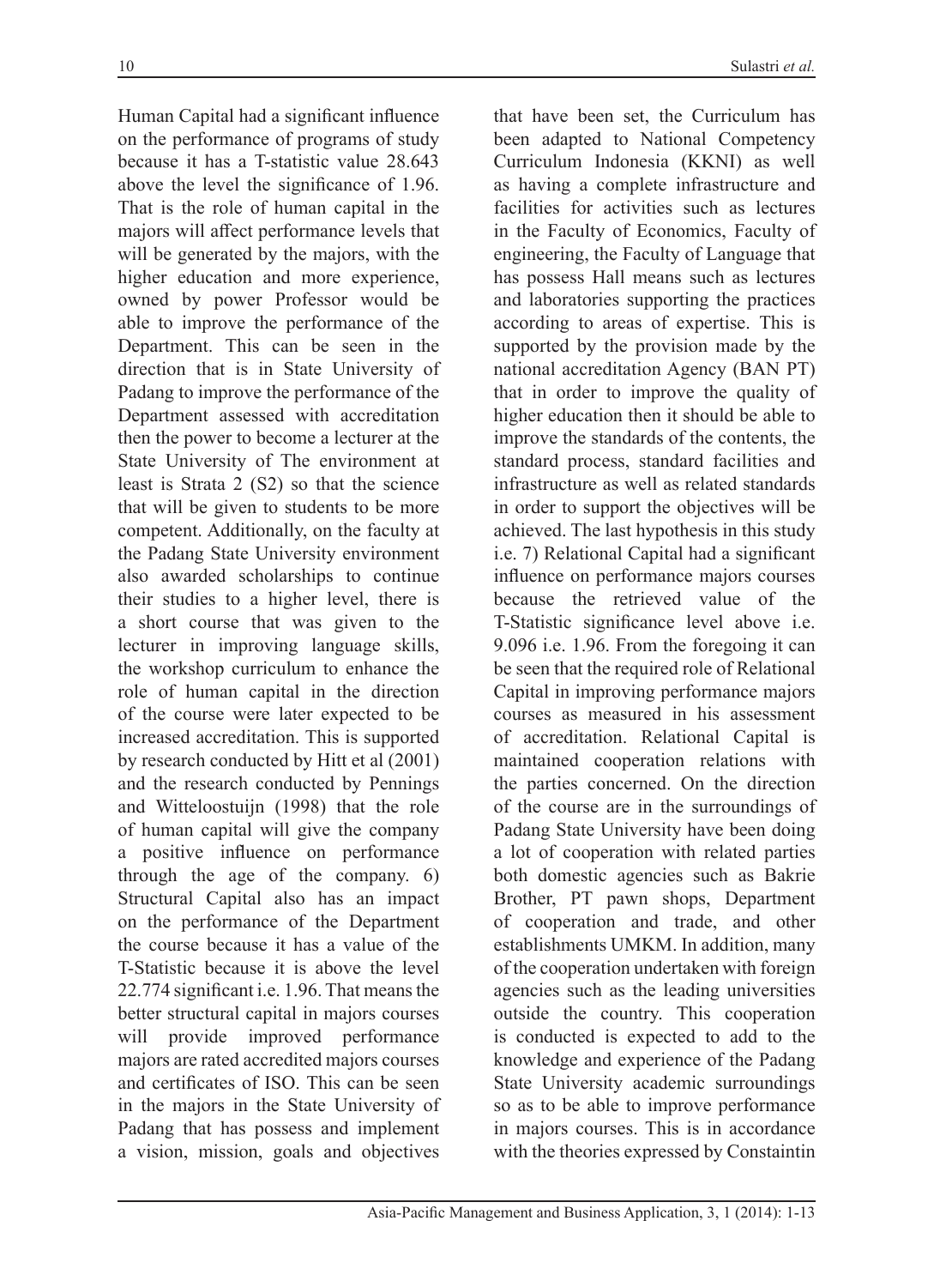(2005) stating the College should be able to face the competition of college level more competitive national and global that colleges should be able to improve competitiveness, service, knowledge and increase the trust in the parties concerned.

## **The Influence of Variable Indirect Research**

Based on the results of this research data processing by using Partial least Square analysis tool (PLS), due to the variable age majors courses do not affect directly on performance majors courses then the variable Human Capital, Structural Capital and Relational Capital not proven as variables that serve to strengthen or weaken the influence of age on performance majors courses. In this case the data is found to have failed to prove the variable function of Human Capital, Structural Capital and Relational Capital as a moderating variable.

This research proved that age majors courses can enhance performance, when age majors the course used to enhance Human Capital, Structural Capital and Relational Capital. Means to improve the performance of the Department's program of study, age at first courses Department should be able to improve Human Capital, Structural Capital and Relational Capital. Increased Human Capital, Structural Capital and Relational Capital through an increase in the age of majors courses will be able to improve the performance of majors courses. Therefore the Department the course should be able to improve Human Capital, Structural Capital and Relational Capital. Human Capital can be increased through improved education and the number of professors, scientific activities and awards faculty and improving quality in education (BAN PT Standard 2 and standard 4). Improvement of Structural Capital can do with improvements to the vision, mission, goals and objectives majors courses and improve the infrastructure of academic and non academic (PT 1, standard TIRES standard 5 and 6 standards). Whereas the improvement of relational capital can be done by improving the system for tracking alumni and establishing relationships and cooperation with other parties to support the Department of performance studies program (BAN PT 3 Standard and standard 7).

## **Summary and Advice**

In accordance with the objectives to be achieved through the study of theoretical, based on studies and research methods, the data collected and the results of the data processing by using Partial least Square analysis tool (PLS), then this study found significant positive effects between age majors courses towards Human Capital, Structural Capital and Relational Capital. Next also found significant positive influences between Human Capital, Structural Capital and Relational Capital against performance majors courses. However, the variable age majors courses do not affect directly on performance majors courses, then the variable Human Capital, Structural Capital and Relational Capital not proven as variables that serve to strengthen or weaken the influence of age on performance majors courses. In this case the data variable function to prove failed Human Capital, Structural Capital and Relational Capital as a moderating variable. This research proved that age majors courses can enhance performance, when age majors the course used to enhance Human Capital, Structural Capital and Relational Capital.

Maximization of existing theory, data collection and research methodologies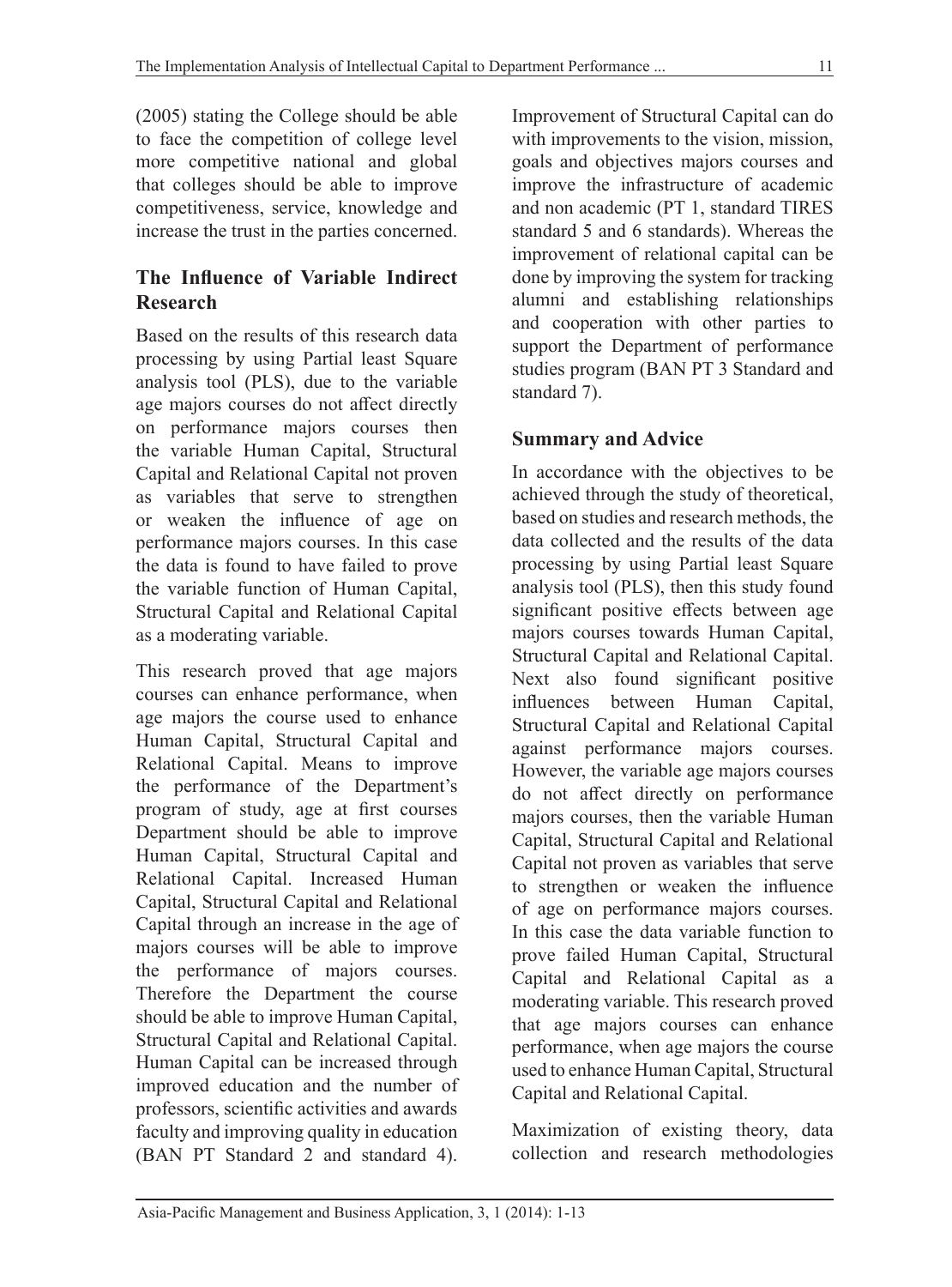have been sought in carrying out this research. However, there are still limitations to get attention for the next research i.e. Research sample expansion. This research was conducted only in the direction of courses for secondary (S1) and Three Diploma (D3), so as to further research needs to be expanded by inserting and examines the major course of study for Strata 2 (S2) and Strata 3 (program) as a sample research.

# **Notes on Contributors**

**Sulastri** is a Senior Lecturer in Economics Faculty, State University of Padang, Indonesia. he got the doctorate degree in Management Department at the Faculty of Economics and Business, University of Brawijaya, Indonesia. Her research interests are in Human Resource Management and Leadership.

**Chichi Andriani** is a Lecturer in Economics Faculty, State University of Padang, Indonesia. Her research interests are in Human Resource Management, Strategic Management and Leadership.

**Yuki Fitria** is a Lecturer in Economics Faculty, State University of Padang, Indonesia. Her research interest are in Human Resource Management.

## **References**

- Badan Akreditasi Nasional Perguruan Tinggi. (2011). "Akreditasi Institusi Perguruan Tinggi". Http://ban-pt. depdiknas.go.id
- Bontis, N. (2000). "Assesing Knowledge Assets : a review of the models used to measure intellectual capital". http://www.business.queensu.ca/ kbe.
- Carpenter, M.A. Sanders, G.W & Greegerten, H.B. (2001). Bundling Human Capital With Organizational Context : The Impact of International

Assiggnment Experience on Multinational Firm Performance and CEO pay. Academy of Management Journal. 44(3):493-516

- Constaintin. (2005). The Intellectual Capital Of Universities". Academy of Economic Studies. Burcharest.
- Edvinsson, L. and Malone, M.S. (1997). Intellectual Capital. Realizing Your Company's True Value by Finding its Hidden Brainpower. Harper Business, New York, NY
- Hitt,M,A. Bierman L, Scimizu, K and Kochhar. R. (2001). Direct and Moderating Effects of Human Capital on Strategy and Performance in Proffesional Service Firms. A Resource Based Perspektive. Academy of Management Journal. 44(1):13-28
- Leitner, K.H. (2002). Intellectual Capital Reporting For Universities: Conceptual Background and Application within the Reorganization of Austrian Universities. Paper Presented at the Transparant Enterprise, The Values of Intangibles Conference. Autonomous University of Madrid Ministry of Economy Madrid.
- Pennings, J, Lee, K & Witteloostuijn, A.V. (1998). Human Capital, Social Capital and Firm Dissolution. Academy of Management Journal. 41(4): 425-440.
- Retnoningsih, Endang dan Utami, Diyah Putri. (2000). Penerapan Knowledge Management Pada Perguruan Tinggi (Studi Kasus AMIK BSI Purwokerto. Prosiding SNST ke 4 Tahun 2013. Fakultas Teknik Universitas Wahid Hasyim. Semarang.
- Sulastri. (2005). Pengaruh Intellectual Capital dan Social Capital Terhadap